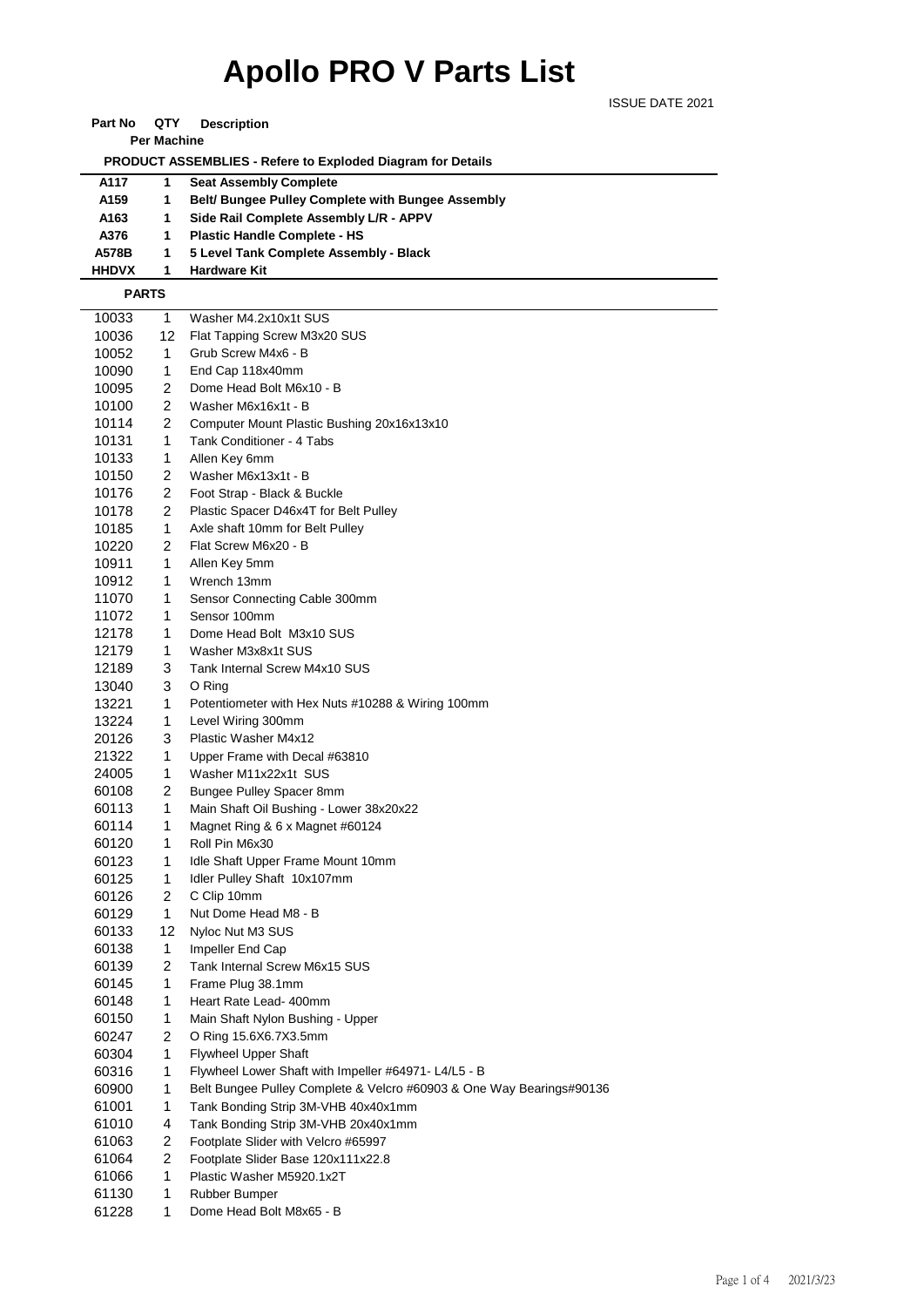| <b>Per Machine</b><br>1<br>62002<br>Siphon<br>2<br>62807<br>Dome Head Bolt M8x15 - B<br>1<br>62810<br>Dome Head Bolt M8x35 - B<br>62811<br>8<br>Dome Head Bolt M8x45 - B<br>62812<br>1<br>Hex Head Bolt M6x15 - B<br>62814<br>4<br>Hex Head Bolt M4x20 - B<br>62815<br>8<br>Hex Head Bolt M6x20 - B<br>62818<br>4<br>Hex Head Bolt M8x160 - B<br>2<br>62819<br>Hex Head Bolt M8x60 - B<br>62822<br>8<br>Nut M8 - B<br>12<br>63132<br>Allen Key Bolt-M3x20 - SUS<br>63144<br>1<br>Tank Plug for HS Tank<br>1<br>Handle Plastic Cap<br>64502<br>64503<br>1<br>Pin for Belt<br>1<br>Plastic Handle Belt 2900mm - HS<br>64504<br>2<br>64507<br>Handle Plastic Cap - L/R<br>1<br>64510<br><b>Battery Cap</b><br>2<br>Round Head Phillips Screw SUS M3x12 - B<br>64511<br>4<br>64512<br>Counter Sunk Screw SUS M3x20 - B<br>64516<br>2<br><b>Plastic Handle Grip</b><br>6<br>Counter Sunk Screw SUS M3x25 - B<br>64524<br>64525<br>1<br>Handle with Decal #64523<br>1<br>64983<br>L4/L5 Tank Adjuster Outer Valve & Rubber Spacer #66974 & M6 Ball Plunger #66976<br>1<br>L5 Tank Adjuster Inner Valve - Black<br>64984<br>1<br>64986<br>Adjuster Knob for Plus / V / XL - Black<br>1<br>64987<br>L5 Adjuster Knob Base - Black with Decals #64985 Black<br>64988<br>1<br>L4/L5 Valve Base - Black<br>1<br>65118<br>Tank Large Ring Seal - Black 499x5.8 Black<br>1<br>Rubber End Cap - Main Frame<br>65125<br>4<br>65142<br>Hex Head Bolt M8x15 - B<br>1<br>65153<br>Tank Strut bracket - Left - Apollo PRO II<br>1<br>65154<br>Tank Strut bracket - Right - Apollo PRO II<br>65693<br>8<br>Dome Head Bolt M5x15 - B<br>4<br>Seat Wheel<br>65702<br>65820<br>1<br><b>Bungee Hook Mount</b><br>1<br>Nyloc Nut M10 - B<br>65910<br>65918<br>1<br>Dome Head Bolt M10x60 - B<br>24<br>65921<br>Washer M8.5x19x1.6t - B<br>65923<br>1<br>Bungee Slider 8mm<br>11<br>65931<br>Nyloc Nut M8 - B<br>2<br>65935<br>Nyloc Nut M6 - B<br>1<br>65949<br>Washer M10x21x2t - B<br>1<br>65960<br>Idle Wheel & Bearing 6000ZZ $\times$ 2 #60112<br>1<br>65980<br>Lower Tank Shell with Decal #61006<br>1<br>Inner Reserve Tank Shell / AR<br>65982<br>2<br>65988<br>Bungee Pulley & Bearing & Spacer x2<br>1<br>66014<br>Belt Pulley with 6000zz Bearings Complete<br>2<br>66039<br><b>Bumper</b><br>2<br><b>Bumper</b><br>66039<br>2<br>66047<br>Brush Cover - Left & Right<br>4<br>66049<br>Counter Sunk Bolt 4x15 - B<br>2<br>Velcro for Side Rail 20x345mm<br>66055<br>4<br>66056<br>Bump Stop - Square 23x15x6.5<br>66058<br>1<br>Seat LS-E28 - for Dual Rail<br>4<br>66059<br>Seat Wheel Short Spacer 12.7x8.1x8.5 - B<br>66061<br>4<br>Spacer 20x8x38<br>2<br>Spacer 12x8x209<br>66062<br>2<br>66063<br>Axle shaft 8mm<br>4<br>66064<br>D7 Eclip<br>4<br>66065<br>Spacer 12.7x8x17.5<br>4<br>66066<br>Shoulder Screw M6x15 - B<br>2<br>66070<br><b>Transport Wheel</b><br>2<br>66254<br>Seat Runner L/R with Dome Head Screw #66074<br>4<br>66323<br>Seat Wheel 98A | Part No | QTY | <b>Description</b>    |
|-------------------------------------------------------------------------------------------------------------------------------------------------------------------------------------------------------------------------------------------------------------------------------------------------------------------------------------------------------------------------------------------------------------------------------------------------------------------------------------------------------------------------------------------------------------------------------------------------------------------------------------------------------------------------------------------------------------------------------------------------------------------------------------------------------------------------------------------------------------------------------------------------------------------------------------------------------------------------------------------------------------------------------------------------------------------------------------------------------------------------------------------------------------------------------------------------------------------------------------------------------------------------------------------------------------------------------------------------------------------------------------------------------------------------------------------------------------------------------------------------------------------------------------------------------------------------------------------------------------------------------------------------------------------------------------------------------------------------------------------------------------------------------------------------------------------------------------------------------------------------------------------------------------------------------------------------------------------------------------------------------------------------------------------------------------------------------------------------------------------------------------------------------------------------------------------------------------------------------------------------------------------------------------------------------------------------------------------------------------------------------------------------------------------------------------------------------------------------------------------------------------------------------------------------------------------------------------------------------------------------------------------------------------------------------------------------------------------------------------------------------------------------------------------------------------------------------------------------------------------------------------------------------------------------------------------------------|---------|-----|-----------------------|
|                                                                                                                                                                                                                                                                                                                                                                                                                                                                                                                                                                                                                                                                                                                                                                                                                                                                                                                                                                                                                                                                                                                                                                                                                                                                                                                                                                                                                                                                                                                                                                                                                                                                                                                                                                                                                                                                                                                                                                                                                                                                                                                                                                                                                                                                                                                                                                                                                                                                                                                                                                                                                                                                                                                                                                                                                                                                                                                                                       |         |     |                       |
|                                                                                                                                                                                                                                                                                                                                                                                                                                                                                                                                                                                                                                                                                                                                                                                                                                                                                                                                                                                                                                                                                                                                                                                                                                                                                                                                                                                                                                                                                                                                                                                                                                                                                                                                                                                                                                                                                                                                                                                                                                                                                                                                                                                                                                                                                                                                                                                                                                                                                                                                                                                                                                                                                                                                                                                                                                                                                                                                                       |         |     |                       |
|                                                                                                                                                                                                                                                                                                                                                                                                                                                                                                                                                                                                                                                                                                                                                                                                                                                                                                                                                                                                                                                                                                                                                                                                                                                                                                                                                                                                                                                                                                                                                                                                                                                                                                                                                                                                                                                                                                                                                                                                                                                                                                                                                                                                                                                                                                                                                                                                                                                                                                                                                                                                                                                                                                                                                                                                                                                                                                                                                       |         |     |                       |
|                                                                                                                                                                                                                                                                                                                                                                                                                                                                                                                                                                                                                                                                                                                                                                                                                                                                                                                                                                                                                                                                                                                                                                                                                                                                                                                                                                                                                                                                                                                                                                                                                                                                                                                                                                                                                                                                                                                                                                                                                                                                                                                                                                                                                                                                                                                                                                                                                                                                                                                                                                                                                                                                                                                                                                                                                                                                                                                                                       |         |     |                       |
|                                                                                                                                                                                                                                                                                                                                                                                                                                                                                                                                                                                                                                                                                                                                                                                                                                                                                                                                                                                                                                                                                                                                                                                                                                                                                                                                                                                                                                                                                                                                                                                                                                                                                                                                                                                                                                                                                                                                                                                                                                                                                                                                                                                                                                                                                                                                                                                                                                                                                                                                                                                                                                                                                                                                                                                                                                                                                                                                                       |         |     |                       |
|                                                                                                                                                                                                                                                                                                                                                                                                                                                                                                                                                                                                                                                                                                                                                                                                                                                                                                                                                                                                                                                                                                                                                                                                                                                                                                                                                                                                                                                                                                                                                                                                                                                                                                                                                                                                                                                                                                                                                                                                                                                                                                                                                                                                                                                                                                                                                                                                                                                                                                                                                                                                                                                                                                                                                                                                                                                                                                                                                       |         |     |                       |
|                                                                                                                                                                                                                                                                                                                                                                                                                                                                                                                                                                                                                                                                                                                                                                                                                                                                                                                                                                                                                                                                                                                                                                                                                                                                                                                                                                                                                                                                                                                                                                                                                                                                                                                                                                                                                                                                                                                                                                                                                                                                                                                                                                                                                                                                                                                                                                                                                                                                                                                                                                                                                                                                                                                                                                                                                                                                                                                                                       |         |     |                       |
|                                                                                                                                                                                                                                                                                                                                                                                                                                                                                                                                                                                                                                                                                                                                                                                                                                                                                                                                                                                                                                                                                                                                                                                                                                                                                                                                                                                                                                                                                                                                                                                                                                                                                                                                                                                                                                                                                                                                                                                                                                                                                                                                                                                                                                                                                                                                                                                                                                                                                                                                                                                                                                                                                                                                                                                                                                                                                                                                                       |         |     |                       |
|                                                                                                                                                                                                                                                                                                                                                                                                                                                                                                                                                                                                                                                                                                                                                                                                                                                                                                                                                                                                                                                                                                                                                                                                                                                                                                                                                                                                                                                                                                                                                                                                                                                                                                                                                                                                                                                                                                                                                                                                                                                                                                                                                                                                                                                                                                                                                                                                                                                                                                                                                                                                                                                                                                                                                                                                                                                                                                                                                       |         |     |                       |
|                                                                                                                                                                                                                                                                                                                                                                                                                                                                                                                                                                                                                                                                                                                                                                                                                                                                                                                                                                                                                                                                                                                                                                                                                                                                                                                                                                                                                                                                                                                                                                                                                                                                                                                                                                                                                                                                                                                                                                                                                                                                                                                                                                                                                                                                                                                                                                                                                                                                                                                                                                                                                                                                                                                                                                                                                                                                                                                                                       |         |     |                       |
|                                                                                                                                                                                                                                                                                                                                                                                                                                                                                                                                                                                                                                                                                                                                                                                                                                                                                                                                                                                                                                                                                                                                                                                                                                                                                                                                                                                                                                                                                                                                                                                                                                                                                                                                                                                                                                                                                                                                                                                                                                                                                                                                                                                                                                                                                                                                                                                                                                                                                                                                                                                                                                                                                                                                                                                                                                                                                                                                                       |         |     |                       |
|                                                                                                                                                                                                                                                                                                                                                                                                                                                                                                                                                                                                                                                                                                                                                                                                                                                                                                                                                                                                                                                                                                                                                                                                                                                                                                                                                                                                                                                                                                                                                                                                                                                                                                                                                                                                                                                                                                                                                                                                                                                                                                                                                                                                                                                                                                                                                                                                                                                                                                                                                                                                                                                                                                                                                                                                                                                                                                                                                       |         |     |                       |
|                                                                                                                                                                                                                                                                                                                                                                                                                                                                                                                                                                                                                                                                                                                                                                                                                                                                                                                                                                                                                                                                                                                                                                                                                                                                                                                                                                                                                                                                                                                                                                                                                                                                                                                                                                                                                                                                                                                                                                                                                                                                                                                                                                                                                                                                                                                                                                                                                                                                                                                                                                                                                                                                                                                                                                                                                                                                                                                                                       |         |     |                       |
|                                                                                                                                                                                                                                                                                                                                                                                                                                                                                                                                                                                                                                                                                                                                                                                                                                                                                                                                                                                                                                                                                                                                                                                                                                                                                                                                                                                                                                                                                                                                                                                                                                                                                                                                                                                                                                                                                                                                                                                                                                                                                                                                                                                                                                                                                                                                                                                                                                                                                                                                                                                                                                                                                                                                                                                                                                                                                                                                                       |         |     |                       |
|                                                                                                                                                                                                                                                                                                                                                                                                                                                                                                                                                                                                                                                                                                                                                                                                                                                                                                                                                                                                                                                                                                                                                                                                                                                                                                                                                                                                                                                                                                                                                                                                                                                                                                                                                                                                                                                                                                                                                                                                                                                                                                                                                                                                                                                                                                                                                                                                                                                                                                                                                                                                                                                                                                                                                                                                                                                                                                                                                       |         |     |                       |
|                                                                                                                                                                                                                                                                                                                                                                                                                                                                                                                                                                                                                                                                                                                                                                                                                                                                                                                                                                                                                                                                                                                                                                                                                                                                                                                                                                                                                                                                                                                                                                                                                                                                                                                                                                                                                                                                                                                                                                                                                                                                                                                                                                                                                                                                                                                                                                                                                                                                                                                                                                                                                                                                                                                                                                                                                                                                                                                                                       |         |     |                       |
|                                                                                                                                                                                                                                                                                                                                                                                                                                                                                                                                                                                                                                                                                                                                                                                                                                                                                                                                                                                                                                                                                                                                                                                                                                                                                                                                                                                                                                                                                                                                                                                                                                                                                                                                                                                                                                                                                                                                                                                                                                                                                                                                                                                                                                                                                                                                                                                                                                                                                                                                                                                                                                                                                                                                                                                                                                                                                                                                                       |         |     |                       |
|                                                                                                                                                                                                                                                                                                                                                                                                                                                                                                                                                                                                                                                                                                                                                                                                                                                                                                                                                                                                                                                                                                                                                                                                                                                                                                                                                                                                                                                                                                                                                                                                                                                                                                                                                                                                                                                                                                                                                                                                                                                                                                                                                                                                                                                                                                                                                                                                                                                                                                                                                                                                                                                                                                                                                                                                                                                                                                                                                       |         |     |                       |
|                                                                                                                                                                                                                                                                                                                                                                                                                                                                                                                                                                                                                                                                                                                                                                                                                                                                                                                                                                                                                                                                                                                                                                                                                                                                                                                                                                                                                                                                                                                                                                                                                                                                                                                                                                                                                                                                                                                                                                                                                                                                                                                                                                                                                                                                                                                                                                                                                                                                                                                                                                                                                                                                                                                                                                                                                                                                                                                                                       |         |     |                       |
|                                                                                                                                                                                                                                                                                                                                                                                                                                                                                                                                                                                                                                                                                                                                                                                                                                                                                                                                                                                                                                                                                                                                                                                                                                                                                                                                                                                                                                                                                                                                                                                                                                                                                                                                                                                                                                                                                                                                                                                                                                                                                                                                                                                                                                                                                                                                                                                                                                                                                                                                                                                                                                                                                                                                                                                                                                                                                                                                                       |         |     |                       |
|                                                                                                                                                                                                                                                                                                                                                                                                                                                                                                                                                                                                                                                                                                                                                                                                                                                                                                                                                                                                                                                                                                                                                                                                                                                                                                                                                                                                                                                                                                                                                                                                                                                                                                                                                                                                                                                                                                                                                                                                                                                                                                                                                                                                                                                                                                                                                                                                                                                                                                                                                                                                                                                                                                                                                                                                                                                                                                                                                       |         |     |                       |
|                                                                                                                                                                                                                                                                                                                                                                                                                                                                                                                                                                                                                                                                                                                                                                                                                                                                                                                                                                                                                                                                                                                                                                                                                                                                                                                                                                                                                                                                                                                                                                                                                                                                                                                                                                                                                                                                                                                                                                                                                                                                                                                                                                                                                                                                                                                                                                                                                                                                                                                                                                                                                                                                                                                                                                                                                                                                                                                                                       |         |     |                       |
|                                                                                                                                                                                                                                                                                                                                                                                                                                                                                                                                                                                                                                                                                                                                                                                                                                                                                                                                                                                                                                                                                                                                                                                                                                                                                                                                                                                                                                                                                                                                                                                                                                                                                                                                                                                                                                                                                                                                                                                                                                                                                                                                                                                                                                                                                                                                                                                                                                                                                                                                                                                                                                                                                                                                                                                                                                                                                                                                                       |         |     |                       |
|                                                                                                                                                                                                                                                                                                                                                                                                                                                                                                                                                                                                                                                                                                                                                                                                                                                                                                                                                                                                                                                                                                                                                                                                                                                                                                                                                                                                                                                                                                                                                                                                                                                                                                                                                                                                                                                                                                                                                                                                                                                                                                                                                                                                                                                                                                                                                                                                                                                                                                                                                                                                                                                                                                                                                                                                                                                                                                                                                       |         |     |                       |
|                                                                                                                                                                                                                                                                                                                                                                                                                                                                                                                                                                                                                                                                                                                                                                                                                                                                                                                                                                                                                                                                                                                                                                                                                                                                                                                                                                                                                                                                                                                                                                                                                                                                                                                                                                                                                                                                                                                                                                                                                                                                                                                                                                                                                                                                                                                                                                                                                                                                                                                                                                                                                                                                                                                                                                                                                                                                                                                                                       |         |     |                       |
|                                                                                                                                                                                                                                                                                                                                                                                                                                                                                                                                                                                                                                                                                                                                                                                                                                                                                                                                                                                                                                                                                                                                                                                                                                                                                                                                                                                                                                                                                                                                                                                                                                                                                                                                                                                                                                                                                                                                                                                                                                                                                                                                                                                                                                                                                                                                                                                                                                                                                                                                                                                                                                                                                                                                                                                                                                                                                                                                                       |         |     |                       |
|                                                                                                                                                                                                                                                                                                                                                                                                                                                                                                                                                                                                                                                                                                                                                                                                                                                                                                                                                                                                                                                                                                                                                                                                                                                                                                                                                                                                                                                                                                                                                                                                                                                                                                                                                                                                                                                                                                                                                                                                                                                                                                                                                                                                                                                                                                                                                                                                                                                                                                                                                                                                                                                                                                                                                                                                                                                                                                                                                       |         |     |                       |
|                                                                                                                                                                                                                                                                                                                                                                                                                                                                                                                                                                                                                                                                                                                                                                                                                                                                                                                                                                                                                                                                                                                                                                                                                                                                                                                                                                                                                                                                                                                                                                                                                                                                                                                                                                                                                                                                                                                                                                                                                                                                                                                                                                                                                                                                                                                                                                                                                                                                                                                                                                                                                                                                                                                                                                                                                                                                                                                                                       |         |     |                       |
|                                                                                                                                                                                                                                                                                                                                                                                                                                                                                                                                                                                                                                                                                                                                                                                                                                                                                                                                                                                                                                                                                                                                                                                                                                                                                                                                                                                                                                                                                                                                                                                                                                                                                                                                                                                                                                                                                                                                                                                                                                                                                                                                                                                                                                                                                                                                                                                                                                                                                                                                                                                                                                                                                                                                                                                                                                                                                                                                                       |         |     |                       |
|                                                                                                                                                                                                                                                                                                                                                                                                                                                                                                                                                                                                                                                                                                                                                                                                                                                                                                                                                                                                                                                                                                                                                                                                                                                                                                                                                                                                                                                                                                                                                                                                                                                                                                                                                                                                                                                                                                                                                                                                                                                                                                                                                                                                                                                                                                                                                                                                                                                                                                                                                                                                                                                                                                                                                                                                                                                                                                                                                       |         |     |                       |
|                                                                                                                                                                                                                                                                                                                                                                                                                                                                                                                                                                                                                                                                                                                                                                                                                                                                                                                                                                                                                                                                                                                                                                                                                                                                                                                                                                                                                                                                                                                                                                                                                                                                                                                                                                                                                                                                                                                                                                                                                                                                                                                                                                                                                                                                                                                                                                                                                                                                                                                                                                                                                                                                                                                                                                                                                                                                                                                                                       |         |     |                       |
|                                                                                                                                                                                                                                                                                                                                                                                                                                                                                                                                                                                                                                                                                                                                                                                                                                                                                                                                                                                                                                                                                                                                                                                                                                                                                                                                                                                                                                                                                                                                                                                                                                                                                                                                                                                                                                                                                                                                                                                                                                                                                                                                                                                                                                                                                                                                                                                                                                                                                                                                                                                                                                                                                                                                                                                                                                                                                                                                                       |         |     |                       |
|                                                                                                                                                                                                                                                                                                                                                                                                                                                                                                                                                                                                                                                                                                                                                                                                                                                                                                                                                                                                                                                                                                                                                                                                                                                                                                                                                                                                                                                                                                                                                                                                                                                                                                                                                                                                                                                                                                                                                                                                                                                                                                                                                                                                                                                                                                                                                                                                                                                                                                                                                                                                                                                                                                                                                                                                                                                                                                                                                       |         |     |                       |
|                                                                                                                                                                                                                                                                                                                                                                                                                                                                                                                                                                                                                                                                                                                                                                                                                                                                                                                                                                                                                                                                                                                                                                                                                                                                                                                                                                                                                                                                                                                                                                                                                                                                                                                                                                                                                                                                                                                                                                                                                                                                                                                                                                                                                                                                                                                                                                                                                                                                                                                                                                                                                                                                                                                                                                                                                                                                                                                                                       |         |     |                       |
|                                                                                                                                                                                                                                                                                                                                                                                                                                                                                                                                                                                                                                                                                                                                                                                                                                                                                                                                                                                                                                                                                                                                                                                                                                                                                                                                                                                                                                                                                                                                                                                                                                                                                                                                                                                                                                                                                                                                                                                                                                                                                                                                                                                                                                                                                                                                                                                                                                                                                                                                                                                                                                                                                                                                                                                                                                                                                                                                                       |         |     |                       |
|                                                                                                                                                                                                                                                                                                                                                                                                                                                                                                                                                                                                                                                                                                                                                                                                                                                                                                                                                                                                                                                                                                                                                                                                                                                                                                                                                                                                                                                                                                                                                                                                                                                                                                                                                                                                                                                                                                                                                                                                                                                                                                                                                                                                                                                                                                                                                                                                                                                                                                                                                                                                                                                                                                                                                                                                                                                                                                                                                       |         |     |                       |
|                                                                                                                                                                                                                                                                                                                                                                                                                                                                                                                                                                                                                                                                                                                                                                                                                                                                                                                                                                                                                                                                                                                                                                                                                                                                                                                                                                                                                                                                                                                                                                                                                                                                                                                                                                                                                                                                                                                                                                                                                                                                                                                                                                                                                                                                                                                                                                                                                                                                                                                                                                                                                                                                                                                                                                                                                                                                                                                                                       |         |     |                       |
|                                                                                                                                                                                                                                                                                                                                                                                                                                                                                                                                                                                                                                                                                                                                                                                                                                                                                                                                                                                                                                                                                                                                                                                                                                                                                                                                                                                                                                                                                                                                                                                                                                                                                                                                                                                                                                                                                                                                                                                                                                                                                                                                                                                                                                                                                                                                                                                                                                                                                                                                                                                                                                                                                                                                                                                                                                                                                                                                                       |         |     |                       |
|                                                                                                                                                                                                                                                                                                                                                                                                                                                                                                                                                                                                                                                                                                                                                                                                                                                                                                                                                                                                                                                                                                                                                                                                                                                                                                                                                                                                                                                                                                                                                                                                                                                                                                                                                                                                                                                                                                                                                                                                                                                                                                                                                                                                                                                                                                                                                                                                                                                                                                                                                                                                                                                                                                                                                                                                                                                                                                                                                       |         |     |                       |
|                                                                                                                                                                                                                                                                                                                                                                                                                                                                                                                                                                                                                                                                                                                                                                                                                                                                                                                                                                                                                                                                                                                                                                                                                                                                                                                                                                                                                                                                                                                                                                                                                                                                                                                                                                                                                                                                                                                                                                                                                                                                                                                                                                                                                                                                                                                                                                                                                                                                                                                                                                                                                                                                                                                                                                                                                                                                                                                                                       |         |     |                       |
|                                                                                                                                                                                                                                                                                                                                                                                                                                                                                                                                                                                                                                                                                                                                                                                                                                                                                                                                                                                                                                                                                                                                                                                                                                                                                                                                                                                                                                                                                                                                                                                                                                                                                                                                                                                                                                                                                                                                                                                                                                                                                                                                                                                                                                                                                                                                                                                                                                                                                                                                                                                                                                                                                                                                                                                                                                                                                                                                                       |         |     |                       |
|                                                                                                                                                                                                                                                                                                                                                                                                                                                                                                                                                                                                                                                                                                                                                                                                                                                                                                                                                                                                                                                                                                                                                                                                                                                                                                                                                                                                                                                                                                                                                                                                                                                                                                                                                                                                                                                                                                                                                                                                                                                                                                                                                                                                                                                                                                                                                                                                                                                                                                                                                                                                                                                                                                                                                                                                                                                                                                                                                       |         |     |                       |
|                                                                                                                                                                                                                                                                                                                                                                                                                                                                                                                                                                                                                                                                                                                                                                                                                                                                                                                                                                                                                                                                                                                                                                                                                                                                                                                                                                                                                                                                                                                                                                                                                                                                                                                                                                                                                                                                                                                                                                                                                                                                                                                                                                                                                                                                                                                                                                                                                                                                                                                                                                                                                                                                                                                                                                                                                                                                                                                                                       |         |     |                       |
|                                                                                                                                                                                                                                                                                                                                                                                                                                                                                                                                                                                                                                                                                                                                                                                                                                                                                                                                                                                                                                                                                                                                                                                                                                                                                                                                                                                                                                                                                                                                                                                                                                                                                                                                                                                                                                                                                                                                                                                                                                                                                                                                                                                                                                                                                                                                                                                                                                                                                                                                                                                                                                                                                                                                                                                                                                                                                                                                                       |         |     |                       |
|                                                                                                                                                                                                                                                                                                                                                                                                                                                                                                                                                                                                                                                                                                                                                                                                                                                                                                                                                                                                                                                                                                                                                                                                                                                                                                                                                                                                                                                                                                                                                                                                                                                                                                                                                                                                                                                                                                                                                                                                                                                                                                                                                                                                                                                                                                                                                                                                                                                                                                                                                                                                                                                                                                                                                                                                                                                                                                                                                       |         |     |                       |
|                                                                                                                                                                                                                                                                                                                                                                                                                                                                                                                                                                                                                                                                                                                                                                                                                                                                                                                                                                                                                                                                                                                                                                                                                                                                                                                                                                                                                                                                                                                                                                                                                                                                                                                                                                                                                                                                                                                                                                                                                                                                                                                                                                                                                                                                                                                                                                                                                                                                                                                                                                                                                                                                                                                                                                                                                                                                                                                                                       |         |     |                       |
|                                                                                                                                                                                                                                                                                                                                                                                                                                                                                                                                                                                                                                                                                                                                                                                                                                                                                                                                                                                                                                                                                                                                                                                                                                                                                                                                                                                                                                                                                                                                                                                                                                                                                                                                                                                                                                                                                                                                                                                                                                                                                                                                                                                                                                                                                                                                                                                                                                                                                                                                                                                                                                                                                                                                                                                                                                                                                                                                                       |         |     |                       |
|                                                                                                                                                                                                                                                                                                                                                                                                                                                                                                                                                                                                                                                                                                                                                                                                                                                                                                                                                                                                                                                                                                                                                                                                                                                                                                                                                                                                                                                                                                                                                                                                                                                                                                                                                                                                                                                                                                                                                                                                                                                                                                                                                                                                                                                                                                                                                                                                                                                                                                                                                                                                                                                                                                                                                                                                                                                                                                                                                       |         |     |                       |
|                                                                                                                                                                                                                                                                                                                                                                                                                                                                                                                                                                                                                                                                                                                                                                                                                                                                                                                                                                                                                                                                                                                                                                                                                                                                                                                                                                                                                                                                                                                                                                                                                                                                                                                                                                                                                                                                                                                                                                                                                                                                                                                                                                                                                                                                                                                                                                                                                                                                                                                                                                                                                                                                                                                                                                                                                                                                                                                                                       |         |     |                       |
|                                                                                                                                                                                                                                                                                                                                                                                                                                                                                                                                                                                                                                                                                                                                                                                                                                                                                                                                                                                                                                                                                                                                                                                                                                                                                                                                                                                                                                                                                                                                                                                                                                                                                                                                                                                                                                                                                                                                                                                                                                                                                                                                                                                                                                                                                                                                                                                                                                                                                                                                                                                                                                                                                                                                                                                                                                                                                                                                                       |         |     |                       |
|                                                                                                                                                                                                                                                                                                                                                                                                                                                                                                                                                                                                                                                                                                                                                                                                                                                                                                                                                                                                                                                                                                                                                                                                                                                                                                                                                                                                                                                                                                                                                                                                                                                                                                                                                                                                                                                                                                                                                                                                                                                                                                                                                                                                                                                                                                                                                                                                                                                                                                                                                                                                                                                                                                                                                                                                                                                                                                                                                       |         |     |                       |
|                                                                                                                                                                                                                                                                                                                                                                                                                                                                                                                                                                                                                                                                                                                                                                                                                                                                                                                                                                                                                                                                                                                                                                                                                                                                                                                                                                                                                                                                                                                                                                                                                                                                                                                                                                                                                                                                                                                                                                                                                                                                                                                                                                                                                                                                                                                                                                                                                                                                                                                                                                                                                                                                                                                                                                                                                                                                                                                                                       |         |     |                       |
|                                                                                                                                                                                                                                                                                                                                                                                                                                                                                                                                                                                                                                                                                                                                                                                                                                                                                                                                                                                                                                                                                                                                                                                                                                                                                                                                                                                                                                                                                                                                                                                                                                                                                                                                                                                                                                                                                                                                                                                                                                                                                                                                                                                                                                                                                                                                                                                                                                                                                                                                                                                                                                                                                                                                                                                                                                                                                                                                                       |         |     |                       |
|                                                                                                                                                                                                                                                                                                                                                                                                                                                                                                                                                                                                                                                                                                                                                                                                                                                                                                                                                                                                                                                                                                                                                                                                                                                                                                                                                                                                                                                                                                                                                                                                                                                                                                                                                                                                                                                                                                                                                                                                                                                                                                                                                                                                                                                                                                                                                                                                                                                                                                                                                                                                                                                                                                                                                                                                                                                                                                                                                       |         |     |                       |
|                                                                                                                                                                                                                                                                                                                                                                                                                                                                                                                                                                                                                                                                                                                                                                                                                                                                                                                                                                                                                                                                                                                                                                                                                                                                                                                                                                                                                                                                                                                                                                                                                                                                                                                                                                                                                                                                                                                                                                                                                                                                                                                                                                                                                                                                                                                                                                                                                                                                                                                                                                                                                                                                                                                                                                                                                                                                                                                                                       |         |     |                       |
|                                                                                                                                                                                                                                                                                                                                                                                                                                                                                                                                                                                                                                                                                                                                                                                                                                                                                                                                                                                                                                                                                                                                                                                                                                                                                                                                                                                                                                                                                                                                                                                                                                                                                                                                                                                                                                                                                                                                                                                                                                                                                                                                                                                                                                                                                                                                                                                                                                                                                                                                                                                                                                                                                                                                                                                                                                                                                                                                                       |         |     |                       |
|                                                                                                                                                                                                                                                                                                                                                                                                                                                                                                                                                                                                                                                                                                                                                                                                                                                                                                                                                                                                                                                                                                                                                                                                                                                                                                                                                                                                                                                                                                                                                                                                                                                                                                                                                                                                                                                                                                                                                                                                                                                                                                                                                                                                                                                                                                                                                                                                                                                                                                                                                                                                                                                                                                                                                                                                                                                                                                                                                       |         |     |                       |
|                                                                                                                                                                                                                                                                                                                                                                                                                                                                                                                                                                                                                                                                                                                                                                                                                                                                                                                                                                                                                                                                                                                                                                                                                                                                                                                                                                                                                                                                                                                                                                                                                                                                                                                                                                                                                                                                                                                                                                                                                                                                                                                                                                                                                                                                                                                                                                                                                                                                                                                                                                                                                                                                                                                                                                                                                                                                                                                                                       |         |     |                       |
|                                                                                                                                                                                                                                                                                                                                                                                                                                                                                                                                                                                                                                                                                                                                                                                                                                                                                                                                                                                                                                                                                                                                                                                                                                                                                                                                                                                                                                                                                                                                                                                                                                                                                                                                                                                                                                                                                                                                                                                                                                                                                                                                                                                                                                                                                                                                                                                                                                                                                                                                                                                                                                                                                                                                                                                                                                                                                                                                                       |         |     |                       |
|                                                                                                                                                                                                                                                                                                                                                                                                                                                                                                                                                                                                                                                                                                                                                                                                                                                                                                                                                                                                                                                                                                                                                                                                                                                                                                                                                                                                                                                                                                                                                                                                                                                                                                                                                                                                                                                                                                                                                                                                                                                                                                                                                                                                                                                                                                                                                                                                                                                                                                                                                                                                                                                                                                                                                                                                                                                                                                                                                       |         |     |                       |
|                                                                                                                                                                                                                                                                                                                                                                                                                                                                                                                                                                                                                                                                                                                                                                                                                                                                                                                                                                                                                                                                                                                                                                                                                                                                                                                                                                                                                                                                                                                                                                                                                                                                                                                                                                                                                                                                                                                                                                                                                                                                                                                                                                                                                                                                                                                                                                                                                                                                                                                                                                                                                                                                                                                                                                                                                                                                                                                                                       |         |     |                       |
|                                                                                                                                                                                                                                                                                                                                                                                                                                                                                                                                                                                                                                                                                                                                                                                                                                                                                                                                                                                                                                                                                                                                                                                                                                                                                                                                                                                                                                                                                                                                                                                                                                                                                                                                                                                                                                                                                                                                                                                                                                                                                                                                                                                                                                                                                                                                                                                                                                                                                                                                                                                                                                                                                                                                                                                                                                                                                                                                                       |         |     |                       |
|                                                                                                                                                                                                                                                                                                                                                                                                                                                                                                                                                                                                                                                                                                                                                                                                                                                                                                                                                                                                                                                                                                                                                                                                                                                                                                                                                                                                                                                                                                                                                                                                                                                                                                                                                                                                                                                                                                                                                                                                                                                                                                                                                                                                                                                                                                                                                                                                                                                                                                                                                                                                                                                                                                                                                                                                                                                                                                                                                       |         |     |                       |
|                                                                                                                                                                                                                                                                                                                                                                                                                                                                                                                                                                                                                                                                                                                                                                                                                                                                                                                                                                                                                                                                                                                                                                                                                                                                                                                                                                                                                                                                                                                                                                                                                                                                                                                                                                                                                                                                                                                                                                                                                                                                                                                                                                                                                                                                                                                                                                                                                                                                                                                                                                                                                                                                                                                                                                                                                                                                                                                                                       | 66357   | 1   | Rear Board 268x115x23 |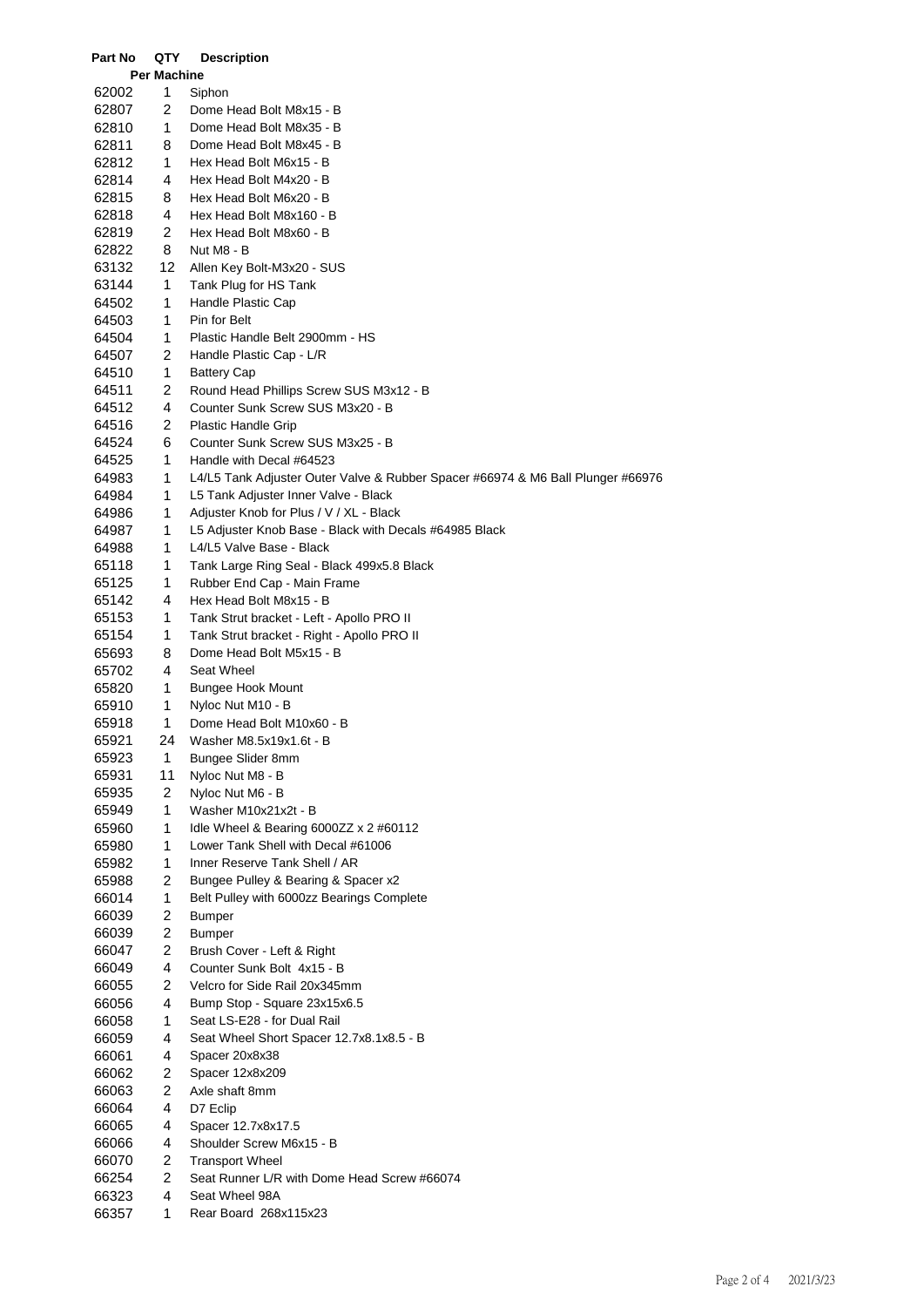## **Part No QTY Description**

## **Per Machine**

- 1 Bungee Rope 8mm x 2230 & Inner Clip #65922 Apollo PRO / VIKPRO
- 1 Rubber Seal
- 4 Flat Tapping Screw M3x16 SUS
- 1 End Cap Adjuster Knob
- 1 Upper Tank Shell L5 & Double Lip Seal # 66972 with Decals #66960
- 2 Seat Frame 220x78.5x23
- 70005H 1 Bluetooth Auto-Adjust Monitor L5
- 1 LCD for Bluetooth Auto-Adjust Monitor- AOMEI
- 2 Rubber Hook Cover 8mm x 50mm